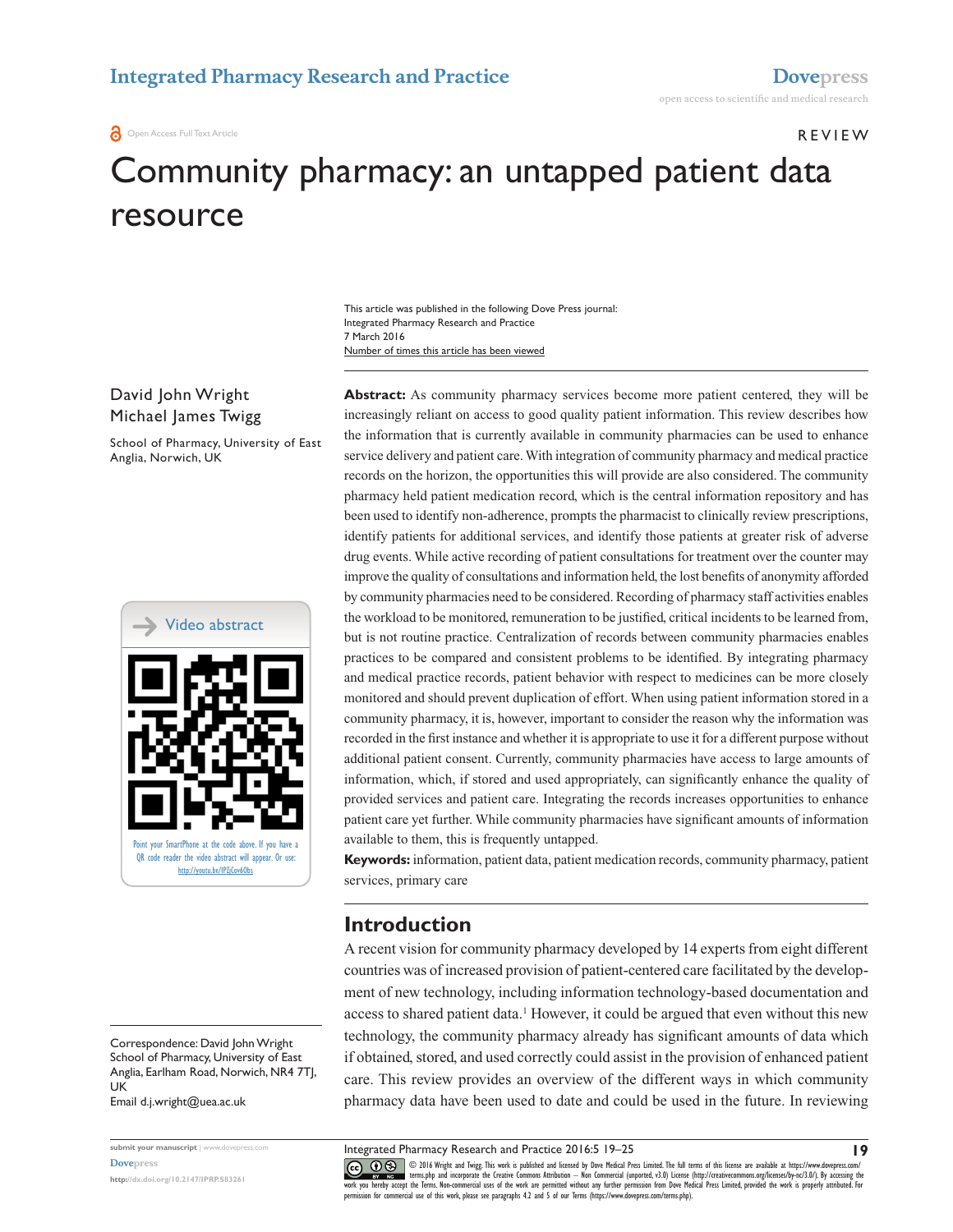the literature related to this subject, the reader will see how information, which is currently held, is in itself an untapped resource.

# **Patient medication records**

Patient medication records held in community pharmacies, which store patient information and the history of medicine supplies made from the pharmacy are now ubiquitous in western health. Such systems when used in their most basic format enable the pharmacist to identify interactions when new medicines are prescribed, check the appropriateness of over-the-counter medicine requests, and are used to facilitate the temporary supply of medicines, which the patient requires when they have been unable to access them in a timely manner from their general practitioner (GP). A more recent use of the basic patient medication record has been to identify the newly prescribed<sup> $2,3$ </sup> and regular medicines<sup>4</sup> to enable pharmacists to provide advice to patients as a remunerated service. All of these activities rely on either the patient regularly using the same pharmacy or pharmacies being linked up to enable patients (and data) to transfer between them. With such large numbers of medicine-related errors occurring when patients transfer into hospital, community pharmacy held patient medication records have also been successfully used to ensure that medicines are correctly supplied and administered on admission to hospital as part of the medicines reconciliation process.<sup>5</sup>

Researchers in Australia have recently used patient medication records to insert a prompt for the community pharmacist to question the appropriateness of a prescription for a high-dose proton pump inhibitor. This simple decision support aid, that is relatively easy to include within patient medication recording systems, resulted in reductions in prescribing cost and improvements in prescribing quality.6 The routine collection of medicines from the community pharmacy provides numerous opportunities to review prescribing and confirm its appropriateness through interaction with the patient. The information held within the pharmacy is central to this and provides the opportunity and support for brief interventions to optimize prescribing, which may be worthy of remuneration. However, it is important for patient medication records to be accurate and well maintained as this enables new medicines to be correctly identified and prevents unnecessary future interventions if the appropriateness of therapy has previously been questioned and confirmed.

While most pharmacy systems will enable large amounts of patient-specific data to be stored, the pharmacist frequently does not request or record information beyond that required

for routine dispensing, eg, allergies or medical conditions.<sup>7</sup> Possible reasons for this include a lack of time to collect and record the data and patients requiring an efficient service, which is not delayed by answering numerous additional questions. Therefore, the question is whether the benefits obtained from maintaining more complex records justify the extra time taken to complete them. Routinely recording allergies and patient's medical conditions would enable the appropriateness of patients for certain services to be quickly determined and would remove the need for guessing the patient's conditions based on their medicines. At the very least, community pharmacists can use their patient medication records to record approaches for additional services and patient willingness to participate to prevent others from duplicating the offer at a later date.

Another use of the patient medication record could be to identify patients who are not taking their medicines as prescribed. Non-adherence to prescribed therapy is believed to represent a significant cost to the society due to both wastage of medicines and reduced patient outcomes.<sup>8</sup> Unfortunately, patient adherence is prone to reactivity bias, and the fact that as soon as it is measured and the patient is aware of this observation, it is likely to change. Consequently, effective approaches to identify non-adherence, which do not affect patient behavior, are required. Researchers have shown that it is possible to identify potential non-adherence through review of community pharmacy patient medication records and assuming that noncollection of regular prescriptions is related to nonadherence,<sup>9</sup> thus providing an opportunity for pharmacists to intervene and support the patients with their medicines to be taken in a timely manner.

The routine recording of prescription supply can, therefore, be used to increase the sensitivity and specificity of screening services and, therefore, cost-effectiveness of the process. The receipt of regular prescriptions for the treatment of hypertension has been used to identify patients at risk of more specific conditions such as hypercholesterolemia<sup>10</sup> and has demonstrated potential in the case of identifying patients at risk of diabetes.<sup>11</sup>

In addition to the provision of relatively brief interventions for the purposes of improving public health, the management of chronic illness is seen as central to the future of community pharmacy. Consequently, patient medication records have been used to identify patients who may benefit from chronic disease support or interventions to optimize medication. In one study designed to improve management of chronic obstructive pulmonary disease, routine supply of inhaler therapy was used to identify potentially suitable

**20**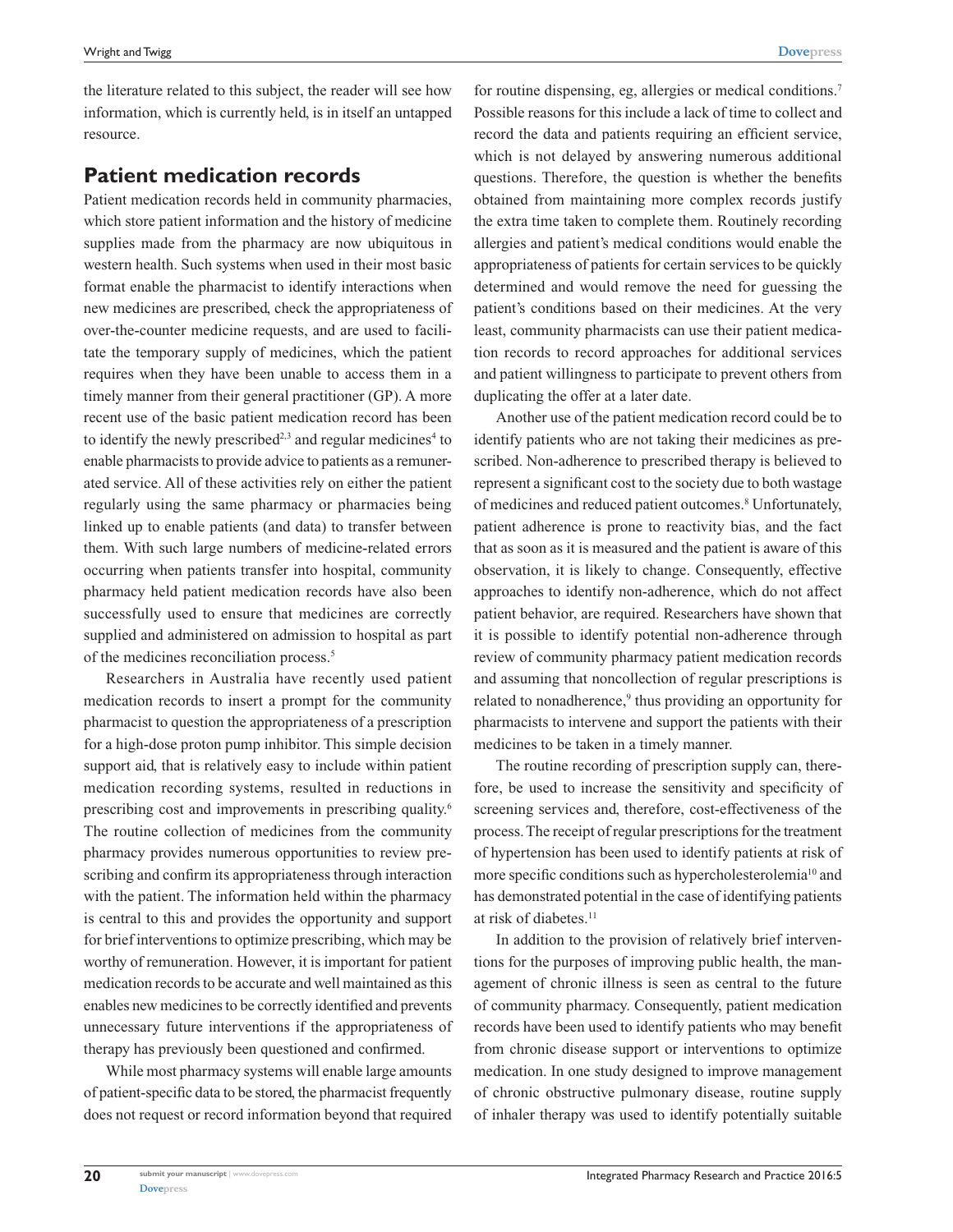patients thereby focusing recruitment,<sup>12</sup> while in another, the regular receipt of four or more medicines was used as a proxy for risk from adverse drug events.13

However, in terms of appropriately identifying and supporting patients, the main information source that is frequently untapped within the pharmacy are the patients themselves. They carry a wealth of information regarding their medicine-taking behaviors, beliefs about medicines, previous medication, and social history. While such information is obtained in all other health care settings, this is not routine practice within the community pharmacy. However, increasingly, short questionnaires are being used to enable risk identification for public health intervention,<sup>14</sup> to inform the pharmacist about patient's medicines taking and tailor their intervention accordingly, $12$  and, when combined with the patient medication record, to determine the need for drug-related intervention.<sup>15</sup>

# **Over-the-counter sales**

One area of "information" that is currently available within community pharmacies but not routinely recorded as patientrelated data is individual purchases of medicines over the counter. The regular purchase of medicines for the treatment of cough has successfully been used to identify patients who may be at risk of chronic obstructive pulmonary disease.<sup>16</sup> Similar approaches could theoretically be used for screening conditions such as celiac disease when patients purchase medicines for the treatment of diarrhea, or diabetes with frequent purchases of anti-fungal treatments.

It has been suggested that recording patient purchases would not only deter abuse commonly seen with over-thecounter medicines<sup>17</sup> but also enable its identification.<sup>17,18</sup> By standardizing the questions asked, which should occur as a result of recording the consultation, drug-related problems would be more consistently identified<sup>19</sup> and diagnosis would be improved.<sup>20</sup>

While such a change in practice may improve patient care, it would affect the cost of service delivery and possible patient satisfaction if they want to just make a simple purchase. Furthermore, the anonymity afforded by community pharmacies and used to reduce barriers to the purchase of emergency contraception and chlamydia screening would be lost. The centralization of patient records and ability for patients to provide access and make records at their behest may, however, address this, as patients can decide when they want medicine purchases to be recorded and checked by the pharmacist against their current records. Requests for medicines liable to abuse where the patient does not request

inclusion into their patient record may prompt the pharmacist or pharmacy staff to consider whether anonymity is being used to inappropriately procure such medicines.

# **General community pharmacy information**

While information technology systems are central to the provision of medicine-based services, $2^{1,22}$  recording the drug-related problems and actions to address them is also important as it enables the pharmacist to plan their activities and monitor the outcomes.23 The routine recording of pharmacist interventions also enables frequently occurring prescription-related errors to be identified and fed back to the prescriber to improve patient care.<sup>24</sup>

To describe community pharmacist activities with respect to certain conditions, survey methods and interviews are frequently used.25–27 However, survey methods rely on memory recall and are prone to social desirability bias. A more accurate picture would be obtained if community pharmacists accurately recorded their drug-related activities contemporaneously. Not only would this information enable differences in practice between pharmacists and community pharmacies to be identified and quantified, it would also provide justification to service purchasers for the remuneration received for services that are currently nontangible. Such a system has been introduced and tested in Australia and shown to improve the understanding of exactly what pharmacists do.<sup>28</sup> Similarly, a national database to record community pharmacist interventions has been set up in the UK to enable community pharmacists to obtain reimbursement for services and update medical practice records automatically with the information regarding community pharmacist activities.<sup>29</sup> This database has been successfully used for the evaluation of new community pharmacy-based services.<sup>12,13</sup>

Workload sampling is an approach where additional data regarding pharmacist and staff activities has been used to review and improve workflow, and hence inform the delivery of patient services.30–32 However, data regarding practice activities are only useful when the data can be used to compare between pharmacies to enable the differences to be identified.

Routine recording of near-miss events or errors within the pharmacy can also be used by the pharmacy to improve patient safety through the use of critical incident analysis.<sup>33</sup> While medication errors remain illegal in some countries,<sup>34</sup> this information is frequently not recorded. Due to the limited number of serious errors that occur and incomplete recording of near-miss events, this information is more useful when it is stored in a centralized database and consequently patterns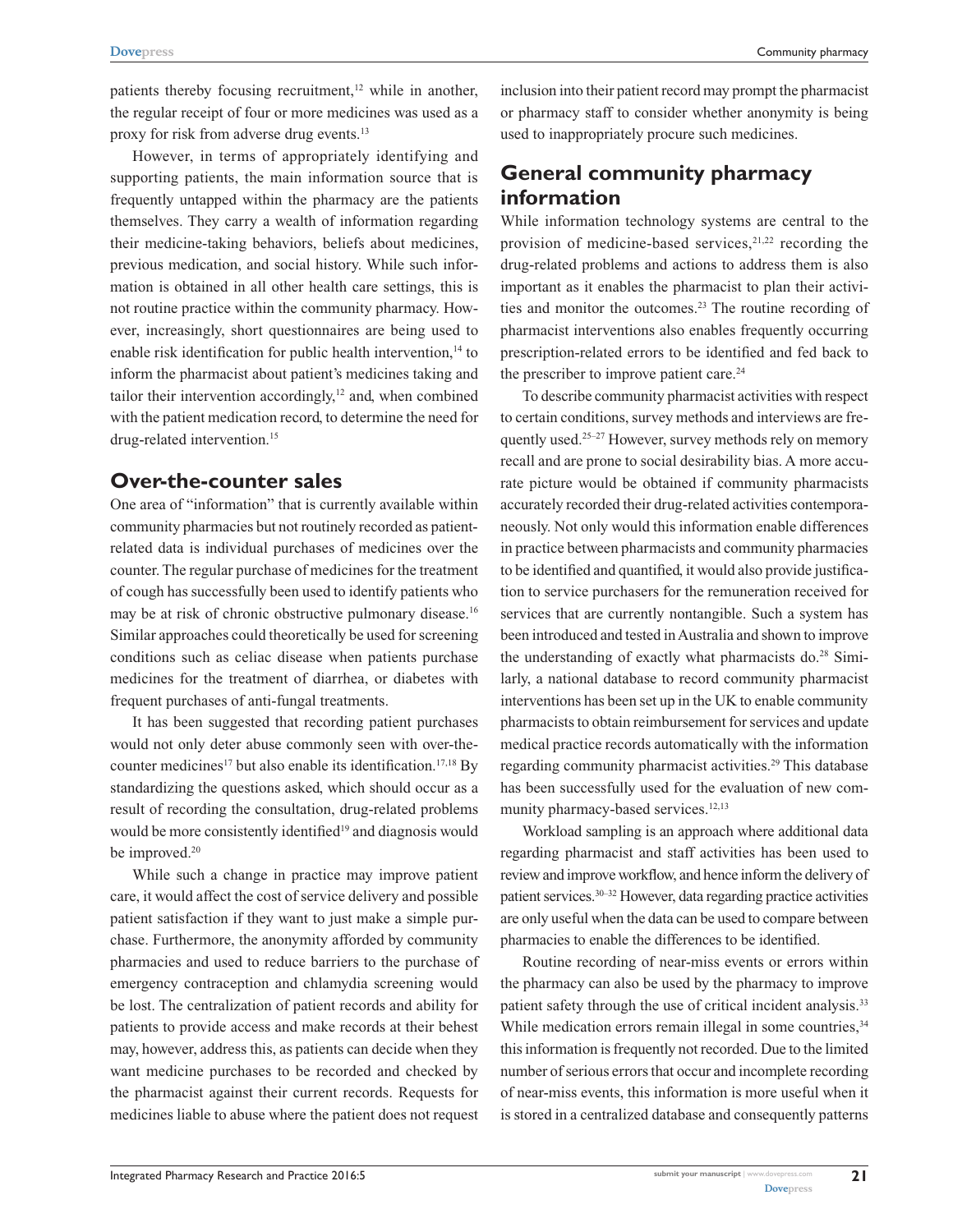emerge, which enable identification of strategies to prevent future occurrence.<sup>33</sup>

Similarly, centralization of prescription reclaim information, which is naturally occurring as a result of electronic prescribing,<sup>35</sup> enables the costs of medicines from different suppliers to be compared. Using such an approach, researchers in the USA have shown that medicines supplied from Internet pharmacies are less expensive than that from retail pharmacies.36 Centralized records have also enabled the identification of falsified prescriptions.<sup>26</sup>

## **Integration of patient records**

Integration of patient records can and is occurring at various levels. First, and perhaps most simply, is that between community pharmacies who use the same dispensary-based software. Linking the community pharmacy records enables patient's medicine-related behavior to be more accurately recorded as many pharmacies will have incomplete records where patients have chosen another community pharmacy for receipt of a supply of medicines. Such an approach is believed to provide rich medicines utilization data, which can be used for research purposes.37 Geographic Information Systems technology that is used to create maps of patient activity has been used to analyze linked community pharmacy information and been able to identify variation in local use of prescription medicines, at both individual and population levels.38 The capture of medication-related behavior enables questions to be asked regarding variation in service provision at a population level and to obtain more accurate pictures of individual patient behavior. This additional information can then be used to tailor interventions both to the local populations and individual patients.

Linking the pharmacy and GP records, which is technologically and professionally more problematic,<sup>39</sup> provides additional opportunities for medicines utilization research. GP records state what was prescribed, provided it was entered electronically, while pharmacist records state what was actually collected. Therefore, linking the community pharmacy and GP databases enables a more accurate and complete picture of drug utilization to be obtained.40 The prescriber will have a more accurate picture of patient's medicine-taking behavior available to them when authorizing new prescriptions and considering increasing dosages in light of apparent therapeutic failure, which may actually be non-adherence. The pharmacist will additionally be able to confirm whether prescriptions have been authorized and at what dose and use this information to support patients who present without their medicines requiring additional supplies in an emergency.

While the integration of such records between different health care professionals should prevent the patient from being asked duplicate questions and provide more information to the pharmacist when deciding whether to offer a new service to a patient, it may also increase pressure on the pharmacist to ensure that records are complete and up to date. Qualitative research to determine community pharmacist views on the integration of records between themselves and GPs identified concerns regarding exactly what they would not be expected to record with a request for some flexibility within this<sup>39</sup> as their entries would be available for other health care professionals to view.

Finally, with the increasing use of point-of-care testing within community pharmacies,<sup>10,41</sup> the risk of duplicated effort by community pharmacists and GPs, and consequently, an ability to relay test results to the patient's primary care physician also becomes more important. This avoidance of duplication has also been identified with regard to medicine use reviews in the UK, with GPs stating that as a reason for their reluctance to engage with pharmacy-provided services.<sup>42,43</sup>

# **Big Brother**

As databases become more integrated and powerful, the ability to monitor patient behavior is increased. If this progress is not carefully managed, we potentially move closer to Big Brother seen in George Orwell's 1984, particularly when the services we want to provide are those that the society has decided are for the greater good but do not align with individual lifestyle choices.

While supermarkets already monitor our purchases and provide coupons and offers that are individualized to our preferences, they do this through loyalty cards, which we have signed up for, to know that information would be used in this manner. Similarly, while the software used in medical practices, where GP records are held, is frequently designed to monitor the frequency of our prescription requests and can be used by GPs when discussing medicines, patients have usually registered with the medical practice to allow personal information to be stored and monitored and do this on the assumption that all information is being used for their benefit. Occasionally, medical practices will approach patients on behalf of researchers to determine whether they would like to be involved in a study related to their demographics or medical condition, but do this in the knowledge that the research may be of benefit; the research team have not had prior access

**22**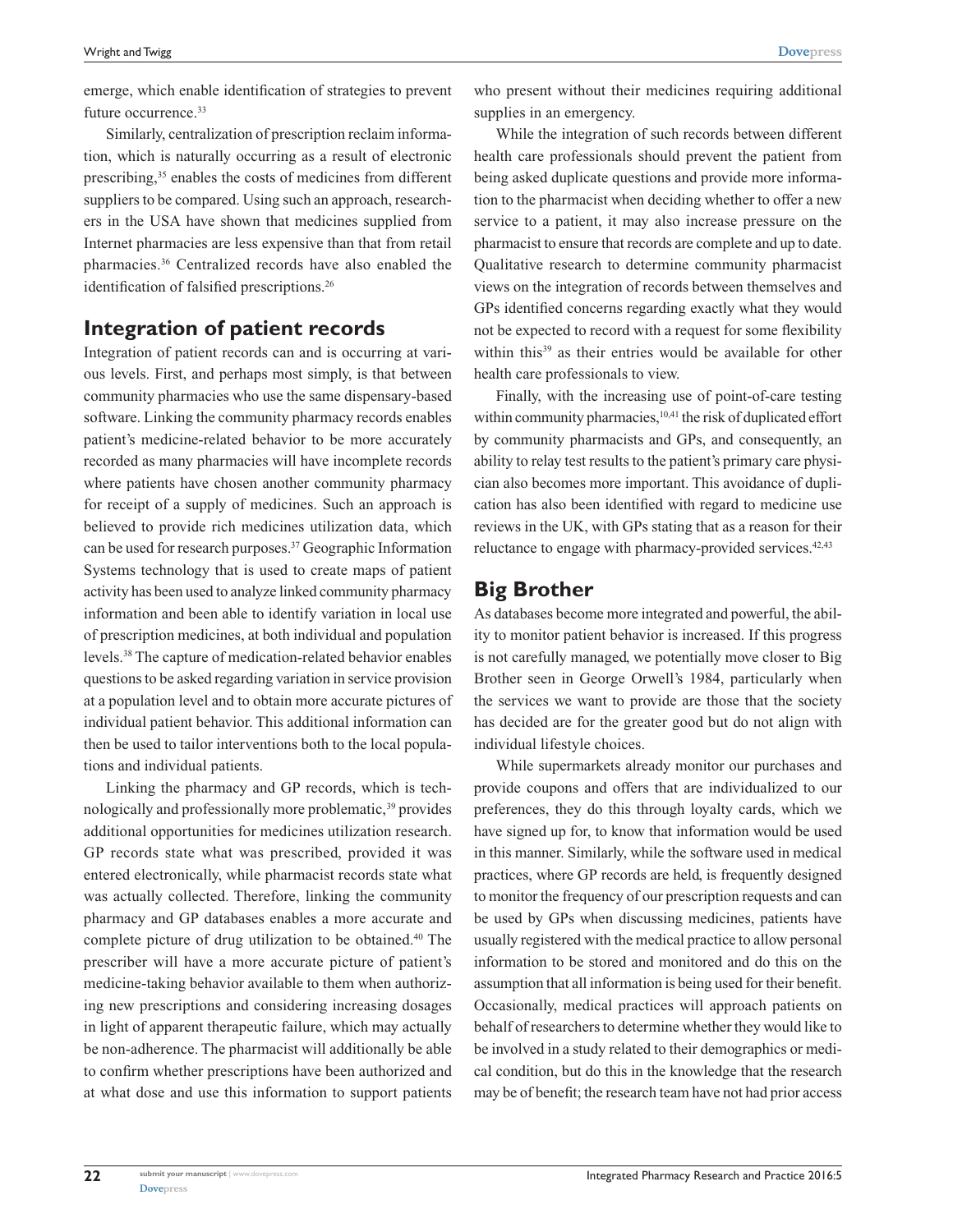to patients' information, and they have to provide consent to participate before any information is released to them.

Community pharmacists obtain patient information through the supply of medicines either by prescription or over the counter. In the UK at least, patients are not required to register with their community pharmacy or provide consent for their prescription information to be stored. The law allows this information to be stored without consent provided that it is used for limited, specifically stated purposes.<sup>44</sup> Consequently, patients visiting community pharmacies may not be so comfortable if they knew that community pharmacists were using such information to determine which additional remunerated services to provide to them or that we were actively sharing information with other health care professionals to obtain a more accurate picture of their behavior.

Therefore, whenever we choose to use patient information held within community pharmacies to extend or enhance the range of services offered, it is important that we consider the patient's perspective and that we obtain consent to use the information for other purposes where appropriate.

# **Conclusion**

Information stored within community pharmacy patient medication records routinely enhances patient care through the ability to identify interactions between new medicines and existing therapy and by supporting the provision of medicines to patients who have failed to obtain their medicines in a timely manner. However, it provides a multitude of opportunities to further enhance patient care, many of which are currently untapped either due to a lack of resources to fund services based upon them or due to a lack of awareness of how the information could be more usefully used.

Information held within patient medication records can be used to identify potential patient non-adherence, identify patients who may benefit from public health interventions, and facilitate the identification of patients for chronic illness management. It can be used to prompt for medication review when high-risk medicines or dosages are prescribed and be used for routine monitoring of patients. The information held within patient medication records can also be used to support the medicines reconciliation process when patients transfer into hospital.

The usefulness of such information is enhanced further when records between pharmacies are combined, and then, again when these are linked to medical practices. However, many new services can be provided using the information available in individual pharmacies that have a regular patient base. However, the quality of information held within patient medication records will affect the efficiency of new service provision as the more accurate and complete it is the more focused approaches to patients can be and less unnecessary duplication of effort should occur.

Information in community pharmacies regarding nearmiss and actual errors, if recorded and collated, can be used to improve local practices and patient safety. Similarly, actively recording pharmacist and staff activities can be used to describe working practices in order to enable their review and optimization of service delivery. Recording all medicinerelated activities is helpful to enable feedback to prescribers to prevent similar errors and demonstrate exactly what pharmacists do and, therefore, justify their professional role.

The purchase of medicines over the counter is currently an area where there is a lot of potentially useful information that could be collated either to identify patients who may benefit from screening or public health interventions or to identify abuse, which requires greater support. Empowering the patients to decide when such purchases can be recorded should increase the wealth of information available regarding patient self-medication and enable those patients choosing not to record information to be identified.

The patient is a source of information that routinely enters a community pharmacy, and this has been tapped by the use of short questionnaires to enable risk assessment to be performed and inform interventions to enable them to be tailored to the individual patient.

Integration of patient records between different practitioners will enable a more accurate picture of medicines utilization and cost to be obtained, thus providing opportunities for tailoring services both geographically and individually. While linking of records increases the quality of information available, its eventual effectiveness will depend on whether individuals have time and sufficient incentives to access and use the collated data.

When considering using patient information for purposes for which it was not intended, ie, using prescription supply information to identify patients possibly in need of a public health intervention, we need, however, to think carefully about the appropriateness of this, not only within the confines of local legislative frameworks for data management, but also from the perspective of the patient who may not be aware that their data are being used in this manner. Information held within community pharmacies is untapped as it currently stands; however, tapping it may, in certain circumstances, require a review of how the data were collected in the first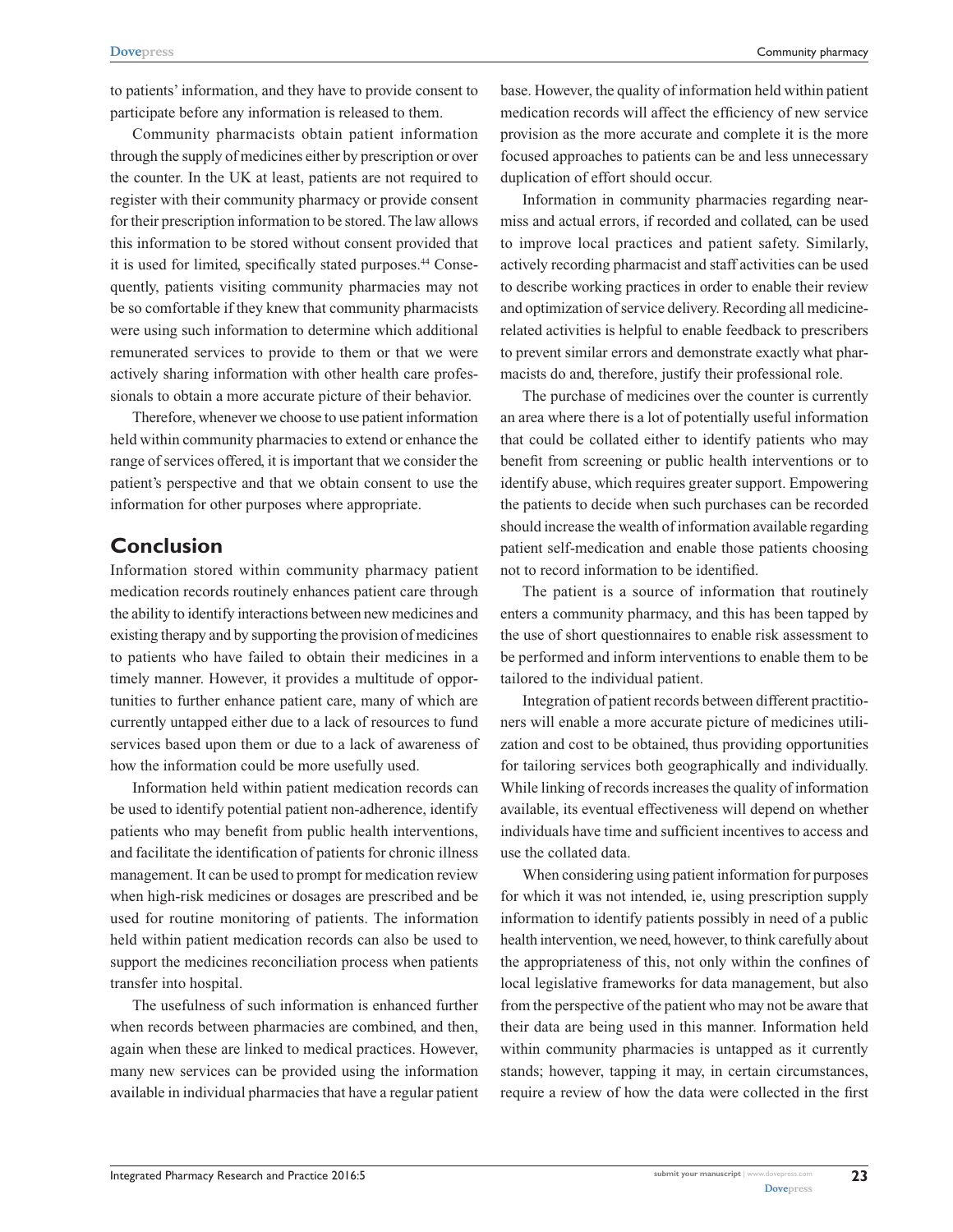place and what the patient was told the information would be used for.

## **Disclosure**

The authors routinely undertake consultancy work for private companies and charities to undertake independent evaluations of novel community pharmacy-based services. The authors report no other conflicts of interest in this work.

#### **References**

- 1. Westerling AM, Haikala V, Airaksinen M. The role of information technology in the development of community pharmacy services: visions and strategic views of international experts. *Res Social Adm Pharm*. 2011;7(4):430–437.
- 2. Evans CD, Eurich DT, Taylor JG, Remillard AJ, Shevchuk YM, Blackburn DF. A pragmatic cluster randomized trial evaluating the impact of a community pharmacy intervention on statin adherence: rationale and design of the community pharmacy assisting in total cardiovascular health (CPATCH) study. *Trials*. 2010;11:76.
- 3. Boyd M, Waring J, Barber N, et al. Protocol for the New Medicine Service Study: a randomized controlled trial and economic evaluation with qualitative appraisal comparing the effectiveness and cost effectiveness of the New Medicine Service in community pharmacies in England. *Trials*. 2013;14(1):411.
- 4. Portlock J, Holden M, Patel S. A community pharmacy asthma MUR project in Hampshire and the Isle of Wight. *Pharm J*. 2009; 282(7537):109–112.
- 5. Tompson AJ, Peterson GM, Jackson SL, Hughes JD, Raymond K. Utilizing community pharmacy dispensing records to disclose errors in hospital admission drug charts. *Int J Clin Pharmacol Ther*. 2012;50(9):639–646.
- 6. Curtain C, Peterson GM, Tenni P, Bindoff IK, Williams M. Outcomes of a decision support prompt in community pharmacy-dispensing software to promote step-down of proton pump inhibitor therapy. *Br J Clin Pharmacol*. 2011;71(5):780–784.
- 7. Floor-Schreudering A, De Smet PA, Buurma H, Egberts AC, Bouvy ML. Documentation quality in community pharmacy: completeness of electronic patient records after patients' first visits. *Ann Pharmacother*. 2009;43(11):1787–1794.
- 8. World Health Organization. *Adherence to Long Term Therapies*: *Evidence for Action*. Geneva: World Health Organization; 2003.
- 9. Feehan M, Ranker L, Durante R, et al. Adherence to controller asthma medications: 6-month prevalence across a US community pharmacy chain. *J Clin Pharm Ther*. Epub 2015 Aug 20.
- 10. Gardner SF, Skelton DR, Rollins SD, Hastings JK. Community pharmacy data bases to identify patients at high risk for hypercholesterolemia. *Pharmacotherapy*. 1995;15(3):292–296.
- 11. Simoens S, De Coster S, Dethier M, Lenie J, Meuwissen P, Laekeman G. Cardiovascular drug use prior to diagnosis of diabetes: a pilot study in community pharmacy. *Int J Pharm Pract*. 2009;17(2):127–129.
- 12. Wright D, Twigg M, Barton G, Thornley T, Kerr C. An evaluation of a multi-site community pharmacy-based chronic obstructive pulmonary disease support service. *Int J Pharm Pract*. 2015;23(1):36–43.
- 13. Twigg MJ, Wright D, Barton GR, Thornley T, Kerr C. The four or more medicines (FOMM) support service: results from an evaluation of a new community pharmacy service aimed at over-65s. *Int J Pharm Pract*. Epub 2015 Apr 6.
- 14. Twigg MJ, Wright DJ, Thornley T, Haynes L. Community pharmacy type 2 diabetes risk assessment: demographics and risk results. *Int J Pharm Pract*. 2015;23(1):80–82.
- 15. Pammett RT, Blackburn D, Taylor J, et al. Evaluation of a community pharmacy-based screening questionnaire to identify patients at risk for drug therapy problems. *Pharmacotherapy*. 2015;35(9):881–886.
- 16. Wright D, Twigg M, Thornley T. Chronic obstructive pulmonary disease case finding by community pharmacists: a potential cost-effective public health intervention. *Int J Pharm Pract*. 2015;23(1):83–85.
- 17. Fleming GF, McElnay JC, Hughes CM. Development of a community pharmacy-based model to identify and treat OTC drug abuse/misuse: a pilot study. *Pharm World Sci*. 2004;26(5):282–288.
- 18. Cooper R. Surveillance and uncertainty: community pharmacy responses to over the counter medicine abuse. *Health Soc Care Community*. 2013;21(3):254–262.
- 19. Eickhoff C, Hammerlein A, Griese N, Schulz M. Nature and frequency of drug-related problems in self-medication (over-the-counter drugs) in daily community pharmacy practice in Germany. *Pharmacoepidemiol Drug Saf*. 2012;21(3):254–260.
- 20. Ishii M, Nagamine A, Kimura Y, et al. [Is a migraine screener useful for pharmacists in community pharmacy to distinguish patients with migraine?]. *Yakugaku Zasshi*. 2010;130(6):881–887.
- 21. Amruso NA. Ability of clinical pharmacists in a community pharmacy setting to manage anticoagulation therapy. *J Am Pharm Assoc (2003)*. 2004;44(4):467–471.
- 22. Negru DS, Diaconescu M, Petculescu AM, Bild V. Community pharmacy – ideal location to screen and monitor hypertensive patients. *Rev Med Chir Soc Med Nat Iasi*. 2010;114(3):904–909.
- 23. American Pharmacists Association; National Association of Chain Drug Stores Foundation. Medication therapy management in community pharmacy practice: core elements of an MTM service (version 1.0). *J Am Pharm Assoc (2003)*. 2005;45(5):573–579.
- 24. Martinez Sanchez A, Campos RM. Detection of prescribing related problems at the community pharmacy. *Int J Clin Pharm*. 2011;33(1):66–69.
- 25. Ise Y, Morita T, Maehori N, Kutsuwa M, Shiokawa M, Kizawa Y. Role of the community pharmacy in palliative care: a nationwide survey in Japan. *J Palliat Med*. 2010;13(6):733–737.
- 26. Lapeyre-Mestre M, Gony M, Carvajal A, et al. A European community pharmacy-based survey to investigate patterns of prescription fraud through identification of falsified prescriptions. *Eur Addict Res*. 2014;20(4):174–182.
- 27. Maher JH, Lowe J, Hughes R. Community pharmacy as a setting for public health nutrition action: Australian nutritionists' perspectives. *Public Health Nutr*. 2015;18(10):1864–1872.
- 28. Williams M, Peterson GM, Tenni PC, Bindoff IK, Stafford AC. DOCU-MENT: a system for classifying drug-related problems in community pharmacy. *Int J Clin Pharm*. 2012;34(1):43–52.
- 29. PSNC [homepage on the Internet]. PSNC [cited October 14, 2015]. Available from:<https://pharmoutcomes.org/pharmoutcomes/>. Accessed February 5, 2016.
- 30. Boyd R, Parker WA, Yung DK. Characterization of pharmacy workload and pharmacist activities in a Canadian community pharmacy. *Contemp Pharm Pract*. 1982;5(4):219–225.
- 31. Boyle TA, Scobie AC, MacKinnon NJ, Mahaffey T. Implications of process characteristics on quality-related event reporting in community pharmacy. *Res Social Adm Pharm*. 2012;8(1):76–86.
- 32. McCann L, Hughes CM, Adair CG. A self-reported work-sampling study in community pharmacy practice: a 2009 update. *Pharm World Sci*. 2010;32(4):536–543.
- 33. Phipps DL, Tam WV, Ashcroft DM. Integrating data from the UK national reporting and learning system with work domain analysis to understand patient safety incidents in community pharmacy. *J Patient Saf*. Epub 2014 Feb 27.
- 34. CPS [webpage on the Internet]. CPS Publishes Guidance on Prosecuting Medicines Act Offences Where a Dispensing Error Has Occurred [cited October 14, 2015]. Available from: [http://www.cps.gov.uk/news/](http://www.cps.gov.uk/news/latest_news/cps_publishes_guidance_on_prosecuting_medicines_act_offences_where_a_dispensing_error_has_occurred_/) [latest\\_news/cps\\_publishes\\_guidance\\_on\\_prosecuting\\_medicines\\_](http://www.cps.gov.uk/news/latest_news/cps_publishes_guidance_on_prosecuting_medicines_act_offences_where_a_dispensing_error_has_occurred_/) [act\\_offences\\_where\\_a\\_dispensing\\_error\\_has\\_occurred\\_/.](http://www.cps.gov.uk/news/latest_news/cps_publishes_guidance_on_prosecuting_medicines_act_offences_where_a_dispensing_error_has_occurred_/) Accessed February 5, 2016.
- 35. Harvey J, Avery AJ, Barber N. A qualitative study of community pharmacy perceptions of the Electronic Prescriptions Service in England. *Int J Pharm Pract*. 2014;22(6):440–444.

**24**